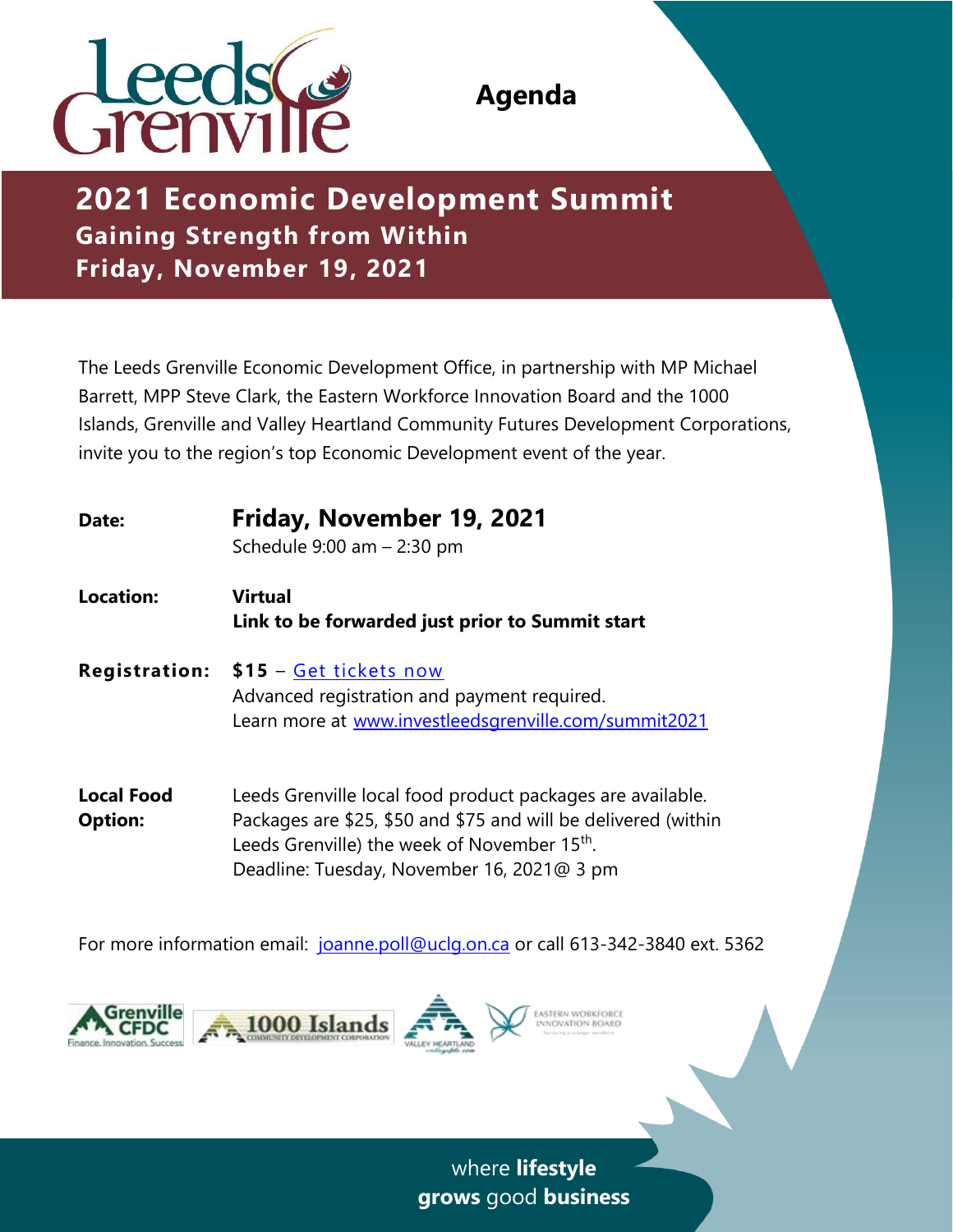

# **2021 Economic Development Summit Friday, November 19, 2021**

# 8:00 am **Webcast Opens for Participant connection testing**

### 9:00 am **Welcome / Greetings**

- Michael Barrett, MP Leeds-Grenville-Thousand Islands and Rideau Lakes
- Hon. Steve Clark, Minister of Municipal Affairs and Housing / MPP Leeds-Grenville-Thousand Islands and Rideau Lakes
- Roger Haley, Warden, United Counties of Leeds and Grenville

### 9:15 am **Keynote Session: Ontario's Housing – Bringing Affordability Home**

For decades, home ownership has been a cornerstone of a prosperous Ontario – fostering stable communities, supporting families, and creating economic activity – until now. The rising cost of housing is one of the hottest topics nationally, and in Ontario real estate sale prices are anticipated to outperform the national average. Climbing prices due to supply and demand, once considered mostly a 'big city' problem, are now spreading to Ontario's smaller towns and rural communities. It's time for bold action to reduce red tape, increase supply, and bring the dream of home ownership back into reach for families.

| Presenter:  | Tim Hudak, CEO, Ontario Real Estate Association (OREA)<br>Dana Pearce, President-Elect, Rideau – St. Lawrence Real Estate Board |
|-------------|---------------------------------------------------------------------------------------------------------------------------------|
| Commentary: | Hon. Steve Clark, Minister of Municipal Affairs and Housing /<br>MPP Leeds-Grenville-Thousand Islands and Rideau Lakes          |

## 9:50 am **Bill Thake Memorial Economic Development Leadership Award**

| Nominees:                  | David Cybulski, Township of Augusta                                      |
|----------------------------|--------------------------------------------------------------------------|
|                            | Silvan and Yulrick Fernetich, Township of Leeds and the Thousand Islands |
|                            | Cathy Sheppard, Municipality of North Grenville                          |
|                            | Ken Watson, Township of Rideau Lakes                                     |
| Introductions <sup>.</sup> | Ray Callery, CAO, United Counties of Leeds and Grenville                 |

Introductions: Ray Callery, CAO, United Counties of Leeds and Grenville Deanna Clark, Economic Development Officer

Announcement: Roger Haley, Warden, United Counties of Leeds and Grenville

#### 10:05 am **BREAK**

# 10:15 am **Workforce for Today and Tomorrow**

A multi-pronged approach is required to address our challenges. With local initiatives underway, how can we all be part of the solution to narrowing the gap between employers and educators? Presenters:

Susan Rutters, Superintendent of Schools Upper Canada District School Board - Eastern Region Education Centre Glenn Vollebregt, President & CEO, St. Lawrence College Shannon Liscumb, Director, CSE Consulting

#### Moderator:

Jim Hutton - Leeds Grenville Economic Development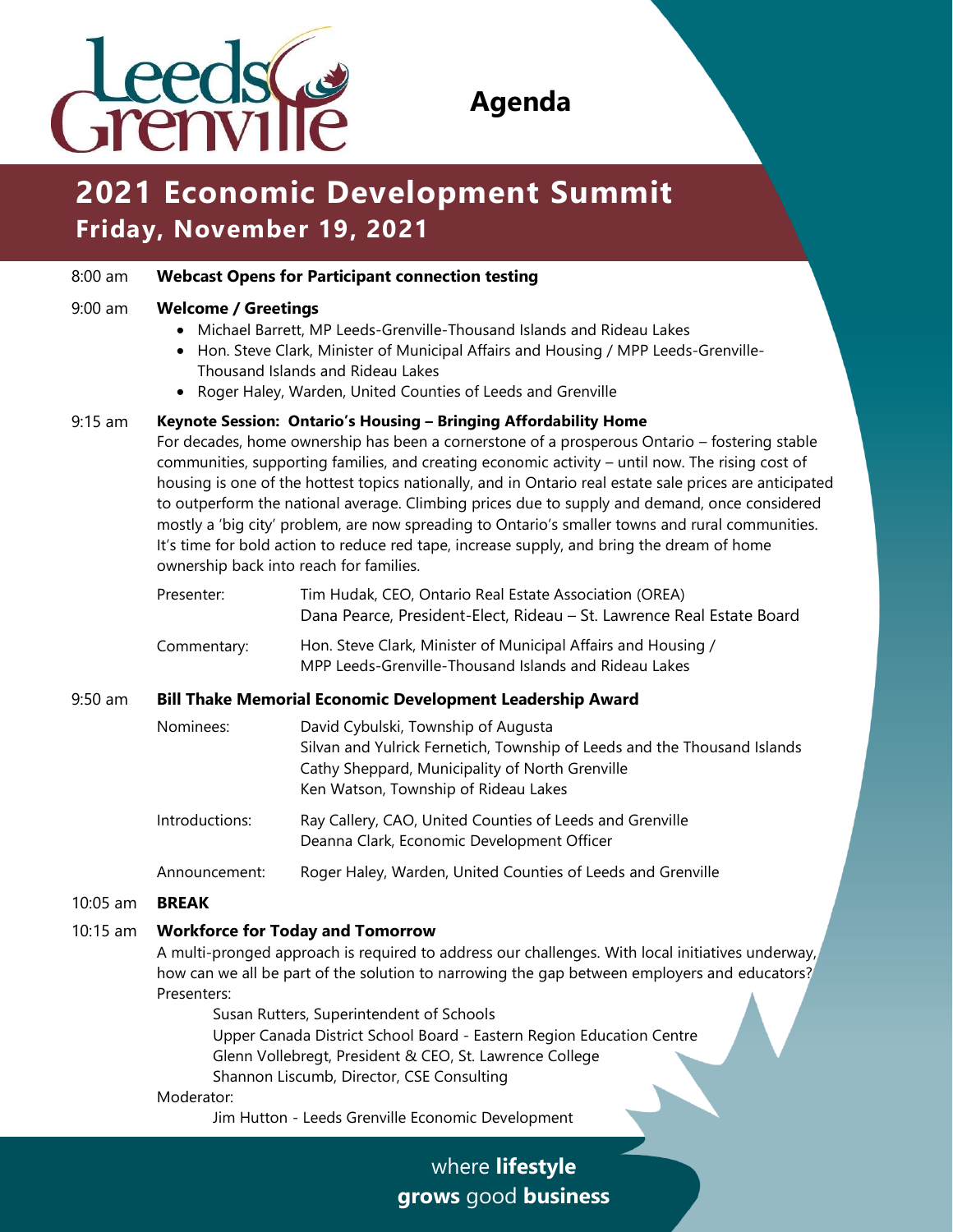

# **2021 Economic Development Summit Friday, November 19, 2021**

# 10:45 am **Stepping Up – Making it Happen**

Ontario called and Leeds Grenville businesses answered, investing over \$150 million in new facilities and innovative solutions. 3M Canada and Greenfield Global share their journey as they support our health care needs while growing our local economy.

#### Presenters:

Rich Muir, Brockville Plant Director - 3M Canada Brendan Bland, Plant Manager - Johnstown, Greenfield Global

### 11:30 am **Local Economic Snapshot**

As a region the Pandemic has impacted all of us. Our local economy and businesses continue to navigate the challenges and be proactive in making our region strong. Gain insight on some of the local numbers and how we are doing.

Presenter: Ann Weir, Economic Development Manager, United Counties of Leeds and Grenville

# 12:00 **LUNCH BREAK | Chefs of Leeds Grenville – Local Flavours**

Be inspired and watch videos on how to make your own locally-sourced meals.

- 12:15 Natalie Castellas, Catered Affairs
- 12:30 Karen Marx, Furnace Falls Farm
- 1:00 pm **Chat Rooms**

# **Join the conversation and pick two different areas of interest:**

1:05 pm **Session 1**

# **Available Funding Programs**

# **Ontario Ministry of Economic Development, Job Creation and Trade**

Join Ministry representatives who will share information on available funding for industrial development programs, including the newly launched Site Readiness Program (for municipalities and land owners with 5 acres or more) and the Investment Ready: Certified Site Program. Updates will be provided on other available funding programs including the Ontario Together Fund and the Eastern Ontario Development Fund – Business Projects and Community Economic Development Projects.

Moderator / Presenters:

Carrie Manchuk, Rita Byvelds, Denis Lapierre Ontario Ministry of Economic Development, Job Creation and Trade

**Additional Sessions Continued on next page**